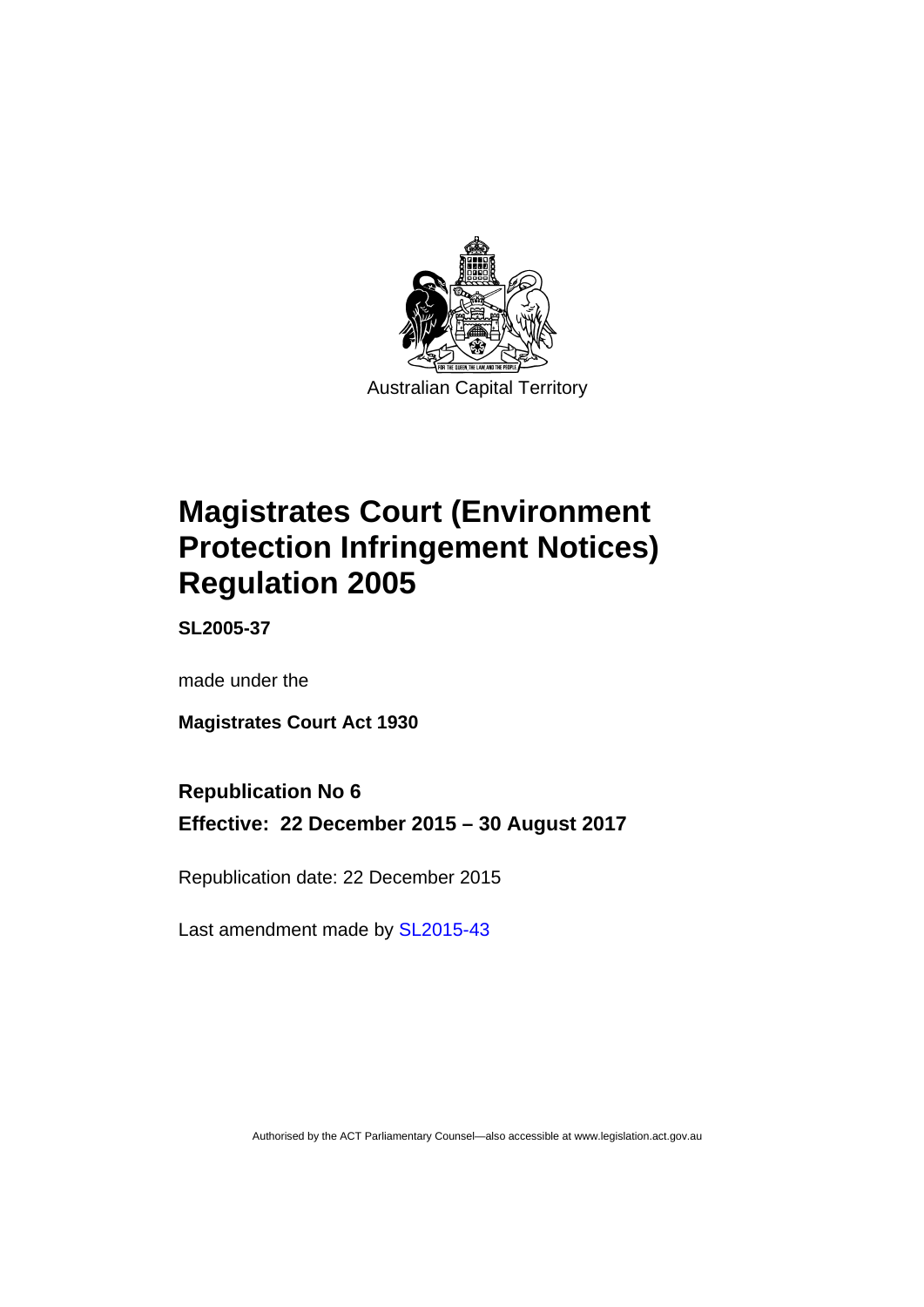### **About this republication**

### **The republished law**

This is a republication of the *Magistrates Court (Environment Protection Infringement Notices) Regulation 2005*, made under the *Magistrates Court Act 1930* (including any amendment made under the *[Legislation Act 2001](http://www.legislation.act.gov.au/a/2001-14)*, part 11.3 (Editorial changes)) as in force on 22 December 2015*.*  It also includes any commencement, amendment, repeal or expiry affecting this republished law to 22 December 2015.

The legislation history and amendment history of the republished law are set out in endnotes 3 and 4.

### **Kinds of republications**

The Parliamentary Counsel's Office prepares 2 kinds of republications of ACT laws (see the ACT legislation register at [www.legislation.act.gov.au](http://www.legislation.act.gov.au/)):

- authorised republications to which the *[Legislation Act 2001](http://www.legislation.act.gov.au/a/2001-14)* applies
- unauthorised republications.

The status of this republication appears on the bottom of each page.

#### **Editorial changes**

The *[Legislation Act 2001](http://www.legislation.act.gov.au/a/2001-14)*, part 11.3 authorises the Parliamentary Counsel to make editorial amendments and other changes of a formal nature when preparing a law for republication. Editorial changes do not change the effect of the law, but have effect as if they had been made by an Act commencing on the republication date (see *[Legislation Act 2001](http://www.legislation.act.gov.au/a/2001-14)*, s 115 and s 117). The changes are made if the Parliamentary Counsel considers they are desirable to bring the law into line, or more closely into line, with current legislative drafting practice.

This republication does not include amendments made under part 11.3 (see endnote 1).

### **Uncommenced provisions and amendments**

If a provision of the republished law has not commenced, the symbol  $\mathbf{U}$  appears immediately before the provision heading. Any uncommenced amendments that affect this republished law are accessible on the ACT legislation register [\(www.legislation.act.gov.au\)](http://www.legislation.act.gov.au/). For more information, see the home page for this law on the register.

#### **Modifications**

If a provision of the republished law is affected by a current modification, the symbol  $\mathbf{M}$ appears immediately before the provision heading. The text of the modifying provision appears in the endnotes. For the legal status of modifications, see the *[Legislation Act 2001](http://www.legislation.act.gov.au/a/2001-14)*, section 95.

### **Penalties**

At the republication date, the value of a penalty unit for an offence against this law is \$150 for an individual and \$750 for a corporation (see *[Legislation Act 2001](http://www.legislation.act.gov.au/a/2001-14)*, s 133).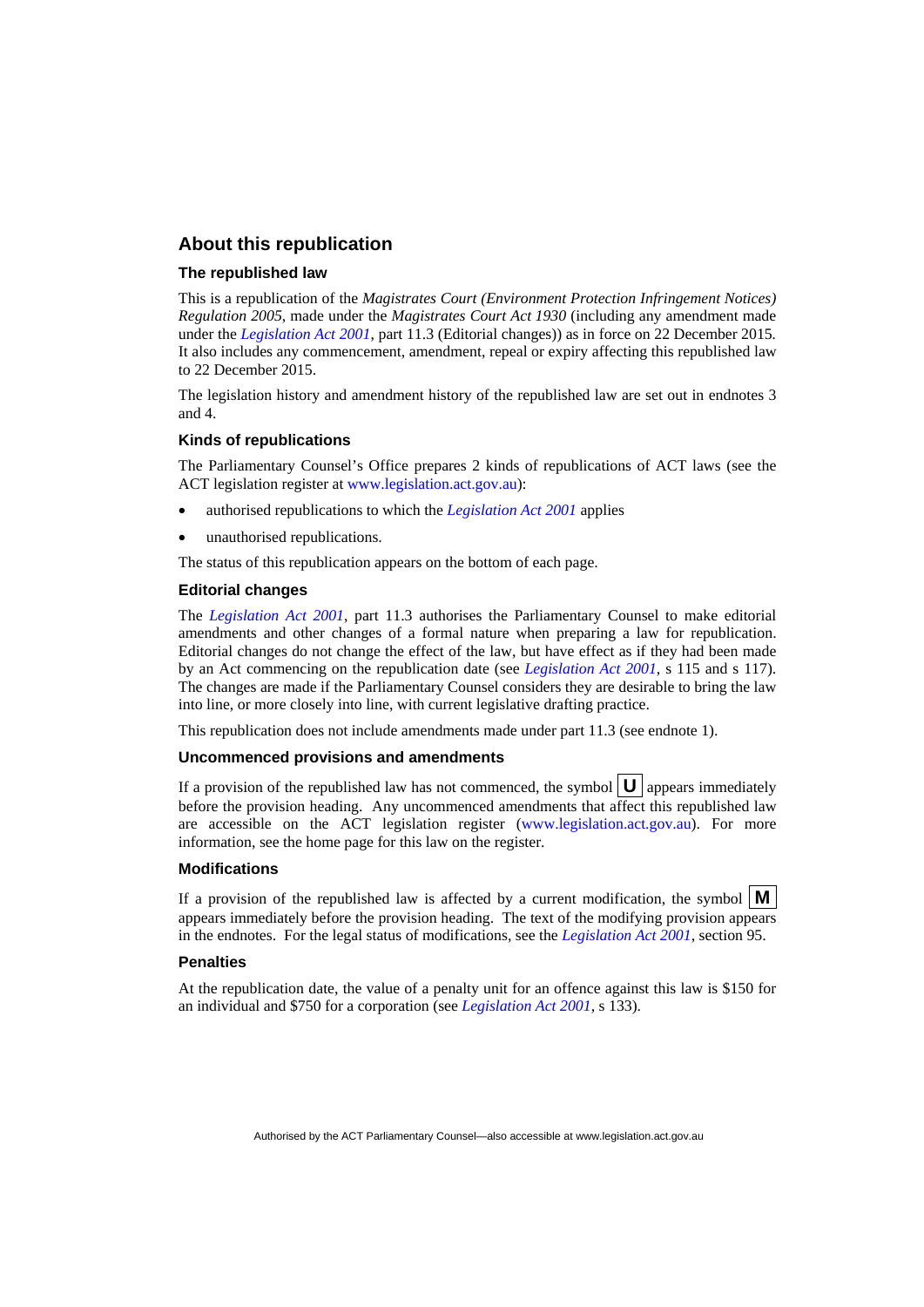

# **Magistrates Court (Environment Protection Infringement Notices) Regulation 2005**

made under the

**Magistrates Court Act 1930** 

# **Contents**

|                            |                                                                                    | Page       |
|----------------------------|------------------------------------------------------------------------------------|------------|
| $\mathbf 1$                | Name of regulation                                                                 |            |
| 3                          | Purpose of regulation                                                              |            |
| 4                          | Dictionary                                                                         | 2          |
| 5                          | <b>Notes</b>                                                                       | 2          |
| 6                          | Administering authority                                                            | 3          |
|                            | Infringement notice offences                                                       | 3          |
| 8                          | Infringement notice penalties                                                      | 3          |
| 9                          | Contents of infringement notices—other information                                 | 4          |
| 10                         | Contents of infringement notices—identifying authorised person                     | 4          |
| R <sub>6</sub><br>22/12/15 | Magistrates Court (Environment Protection Infringement<br>Notices) Regulation 2005 | contents 1 |

Effective: 22/12/15-30/08/17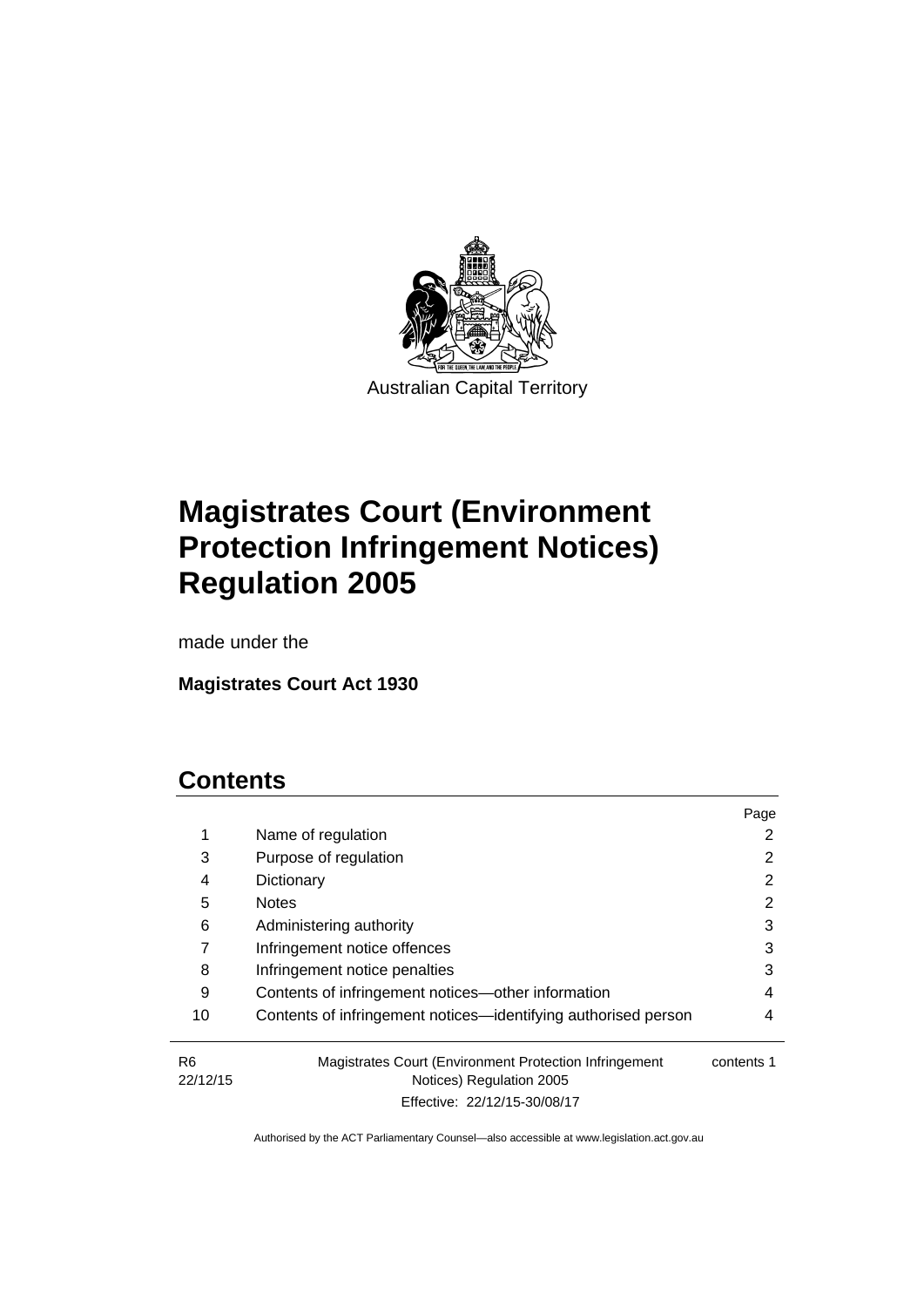#### **Contents**

| 11<br>12          | Contents of reminder notices—identifying authorised person<br>Authorised people for infringement notice offences | Page<br>4<br>5 |
|-------------------|------------------------------------------------------------------------------------------------------------------|----------------|
| <b>Schedule 1</b> | <b>Environment protection legislation</b><br>infringement notice offences and penalties                          | 6              |
| <b>Part 1.1</b>   | <b>Environment Protection Act 1997</b>                                                                           | 6              |
| <b>Part 1.2</b>   | <b>Environment Protection Regulation 2005</b>                                                                    | 8              |
| <b>Dictionary</b> |                                                                                                                  | 10             |
| <b>Endnotes</b>   |                                                                                                                  |                |
| 1                 | About the endnotes                                                                                               | 11             |
| 2                 | Abbreviation key                                                                                                 | 11             |

| Legislation history    |    |
|------------------------|----|
| Amendment history      | 13 |
| Earlier republications | 14 |

### contents 2 Magistrates Court (Environment Protection Infringement Notices) Regulation 2005 Effective: 22/12/15-30/08/17

R6 22/12/15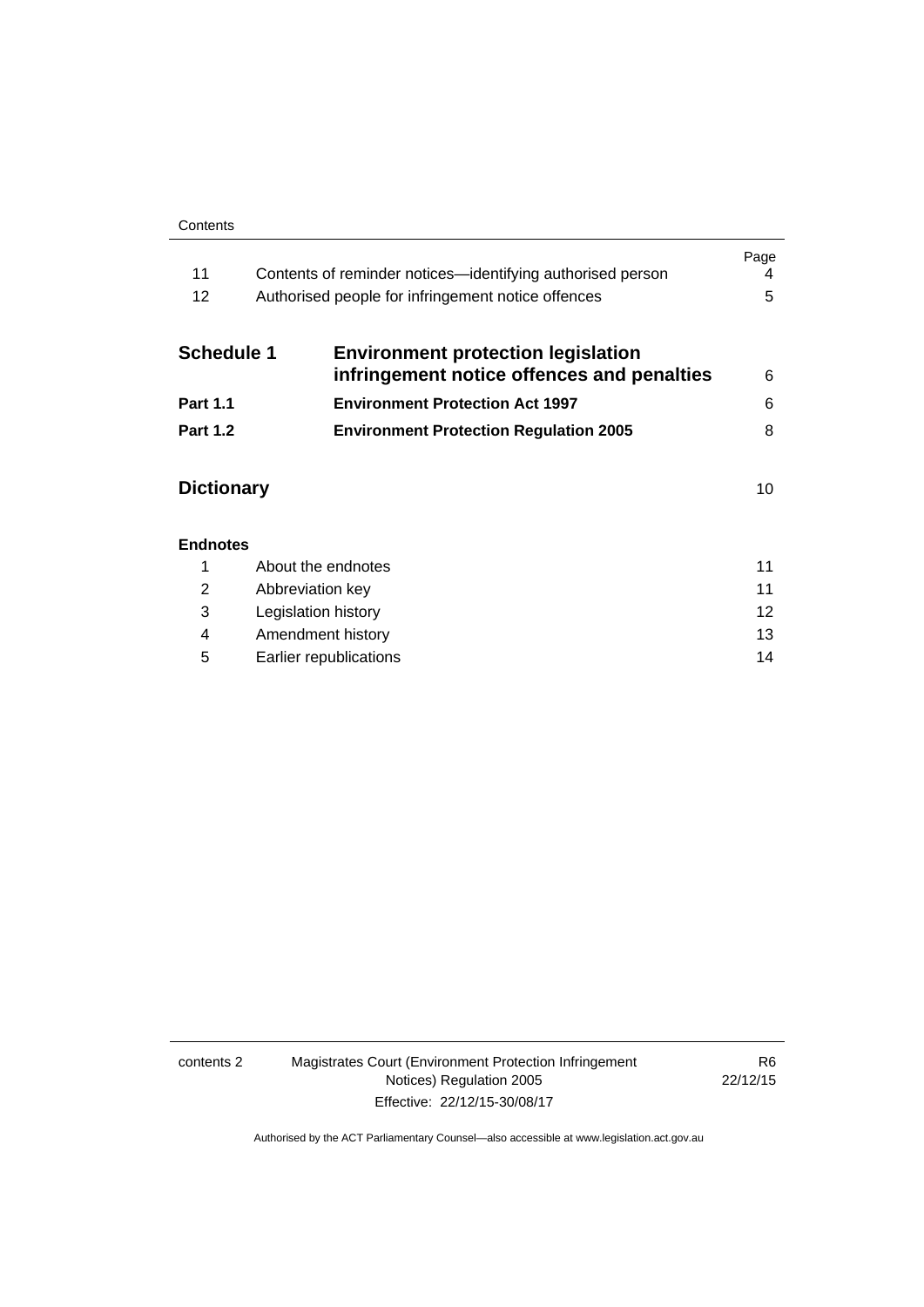

# **Magistrates Court (Environment Protection Infringement Notices) Regulation 2005**

made under the

**[Magistrates Court Act 1930](http://www.legislation.act.gov.au/a/1930-21)**

R6 22/12/15

l

Magistrates Court (Environment Protection Infringement Notices) Regulation 2005 Effective: 22/12/15-30/08/17

page 1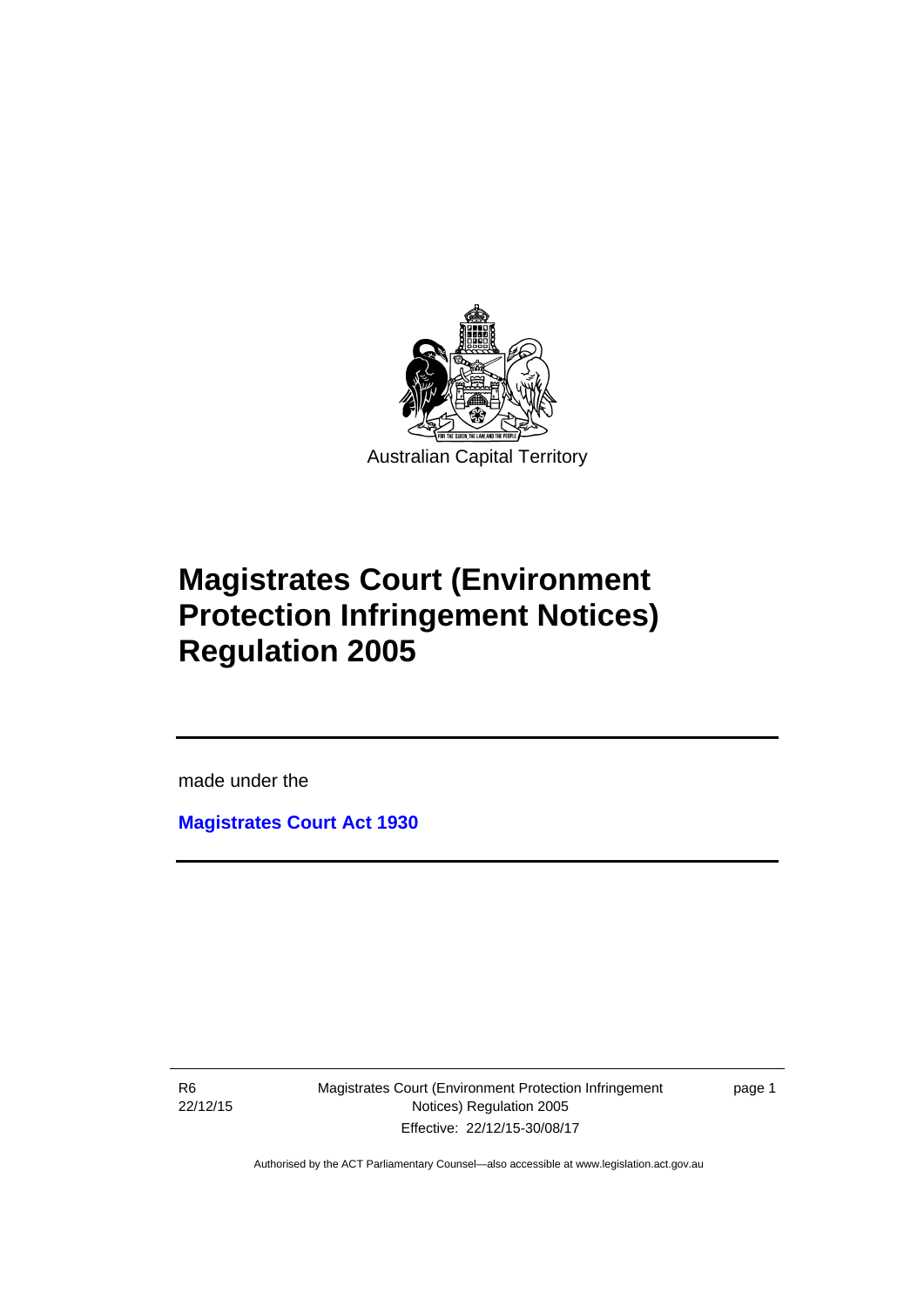### <span id="page-5-0"></span>**1 Name of regulation**

This regulation is the *Magistrates Court (Environment Protection Infringement Notices) Regulation 2005*.

### <span id="page-5-1"></span>**3 Purpose of regulation**

The purpose of this regulation is to provide for infringement notices under the *[Magistrates Court Act 1930](http://www.legislation.act.gov.au/a/1930-21)*, part 3.8 for certain offences against the environment protection legislation.

*Note* The *[Magistrates Court Act 1930](http://www.legislation.act.gov.au/a/1930-21)*, pt 3.8 provides a system of infringement notices for offences against various Acts. The infringement notice system is intended to provide an alternative to prosecution.

### <span id="page-5-2"></span>**4 Dictionary**

The dictionary at the end of this regulation is part of this regulation.

*Note 1* The dictionary at the end of this regulation defines certain terms used in this regulation, and includes references (*signpost definitions*) to other terms defined elsewhere.

> For example, the signpost definition '*authorised officer*—see the *[Environment Protection Act 1997](http://www.legislation.act.gov.au/a/1997-92)*, dictionary.' means that the term 'authorised officer' is defined in that dictionary and the definition applies to this regulation.

*Note 2* A definition in the dictionary (including a signpost definition) applies to the entire regulation unless the definition, or another provision of the regulation, provides otherwise or the contrary intention otherwise appears (see [Legislation Act,](http://www.legislation.act.gov.au/a/2001-14) s 155 and s 156 (1)).

### <span id="page-5-3"></span>**5 Notes**

A note included in this regulation is explanatory and is not part of this regulation.

*Note* See the [Legislation Act,](http://www.legislation.act.gov.au/a/2001-14) s 127 (1), (4) and (5) for the legal status of notes.

R6 22/12/15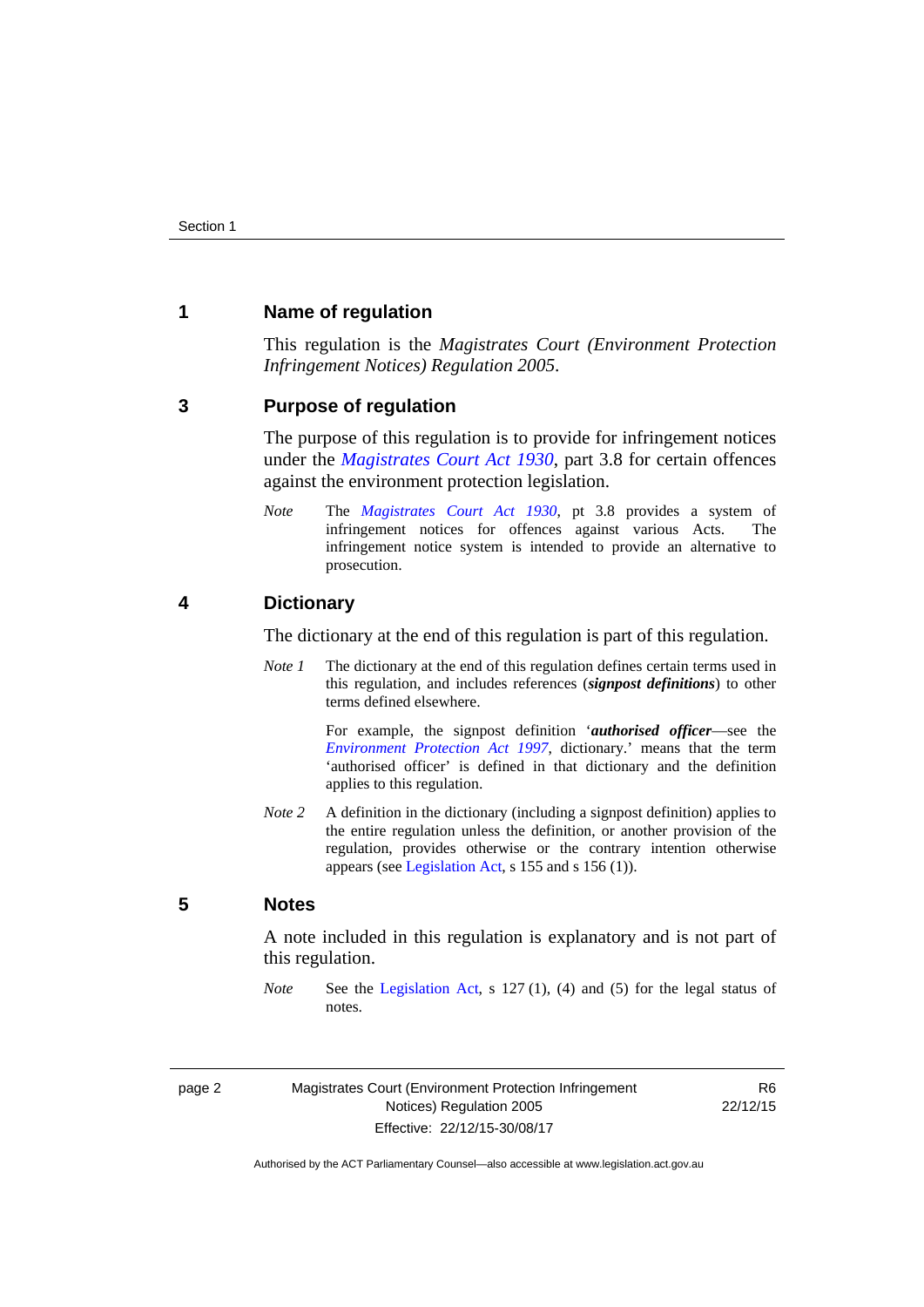## <span id="page-6-0"></span>**6 Administering authority**

The administering authority for an infringement notice offence against the environment protection legislation is the environment protection authority.

### <span id="page-6-1"></span>**7 Infringement notice offences**

The *[Magistrates Court Act 1930](http://www.legislation.act.gov.au/a/1930-21)*, part 3.8 applies to an offence against a provision of the environment protection legislation mentioned in schedule 1, column 2.

## <span id="page-6-2"></span>**8 Infringement notice penalties**

- (1) The penalty payable by an individual for an offence against the environment protection legislation, under an infringement notice for the offence, is the amount mentioned in schedule 1, column 4 of the item applying to the offence or, if there is more than 1 amount mentioned in the column, the amount applying to the individual.
- (2) The penalty payable by a corporation for an offence against the environment protection legislation, under an infringement notice for the offence, is 5 times the amount mentioned in schedule 1, column 4 of the item applying to the offence or, if there is more than 1 amount mentioned in the column, the amount applying to the corporation.
- (3) The cost of serving a reminder notice for an infringement notice offence against the environment protection legislation is \$34.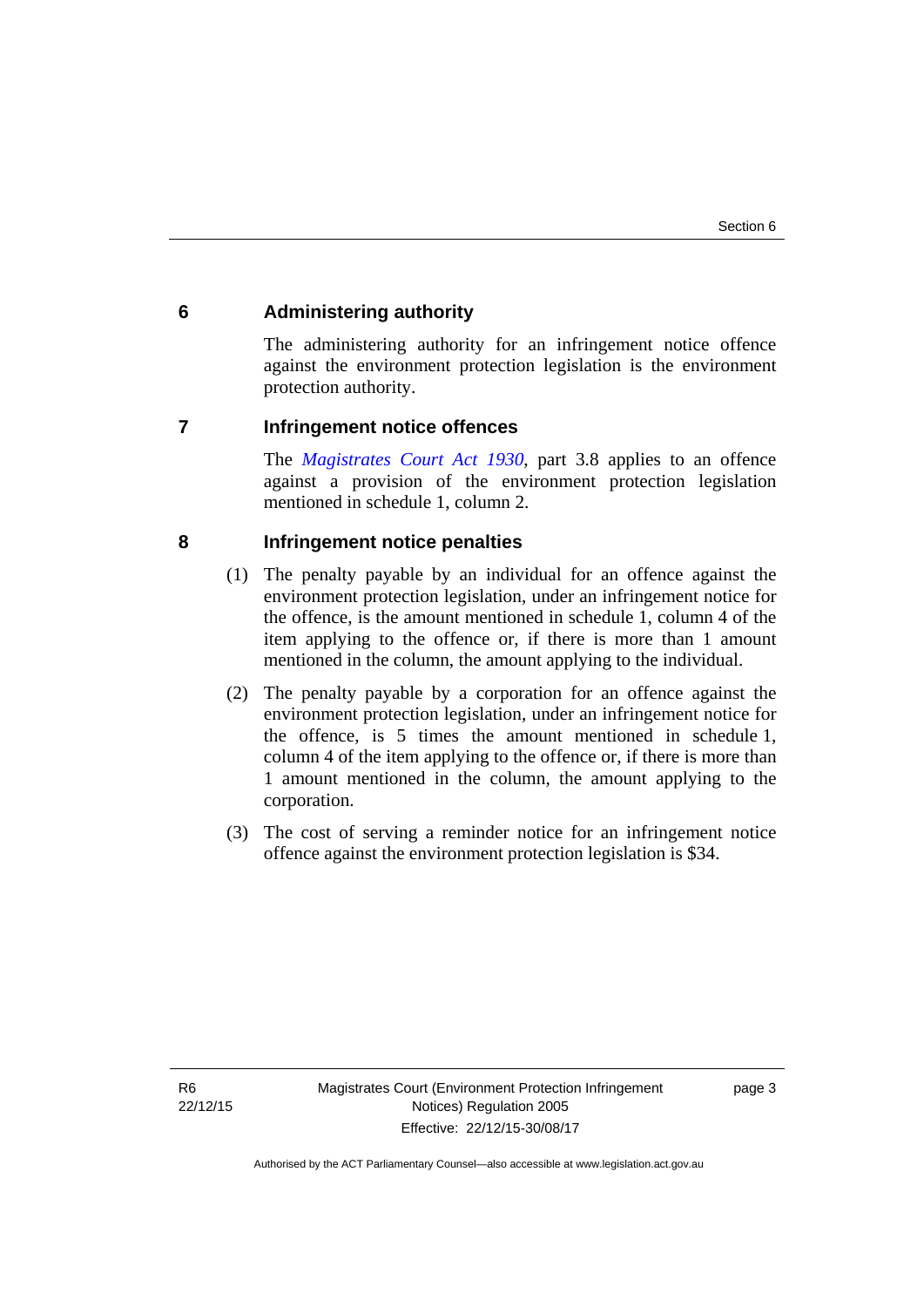### <span id="page-7-0"></span>**9 Contents of infringement notices—other information**

- (1) An infringement notice served on a company by an authorised person for an infringement notice offence against the environment protection legislation must include the company's ACN.
	- *Note* The requirement under this section is additional to the requirement under the *[Magistrates Court Act 1930](http://www.legislation.act.gov.au/a/1930-21)*, s 121 (1) (c).
- (2) In this section:

*company* means a company registered under the [Corporations Act.](http://www.comlaw.gov.au/Series/C2004A00818)

# <span id="page-7-1"></span>**10 Contents of infringement notices—identifying authorised person**

An infringement notice served on a person by an authorised person for an infringement notice offence against the environment protection legislation must identify the authorised person by—

- (a) the authorised person's full name, or surname and initials; or
- (b) any unique number given, for this regulation, to the authorised person by the administering authority.

# <span id="page-7-2"></span>**11 Contents of reminder notices—identifying authorised person**

A reminder notice served on a person by an authorised person for an infringement notice offence against the environment protection legislation must identify the authorised person by—

- (a) the authorised person's full name, or surname and initials; or
- (b) any unique number given, for this regulation, to the authorised person by the administering authority.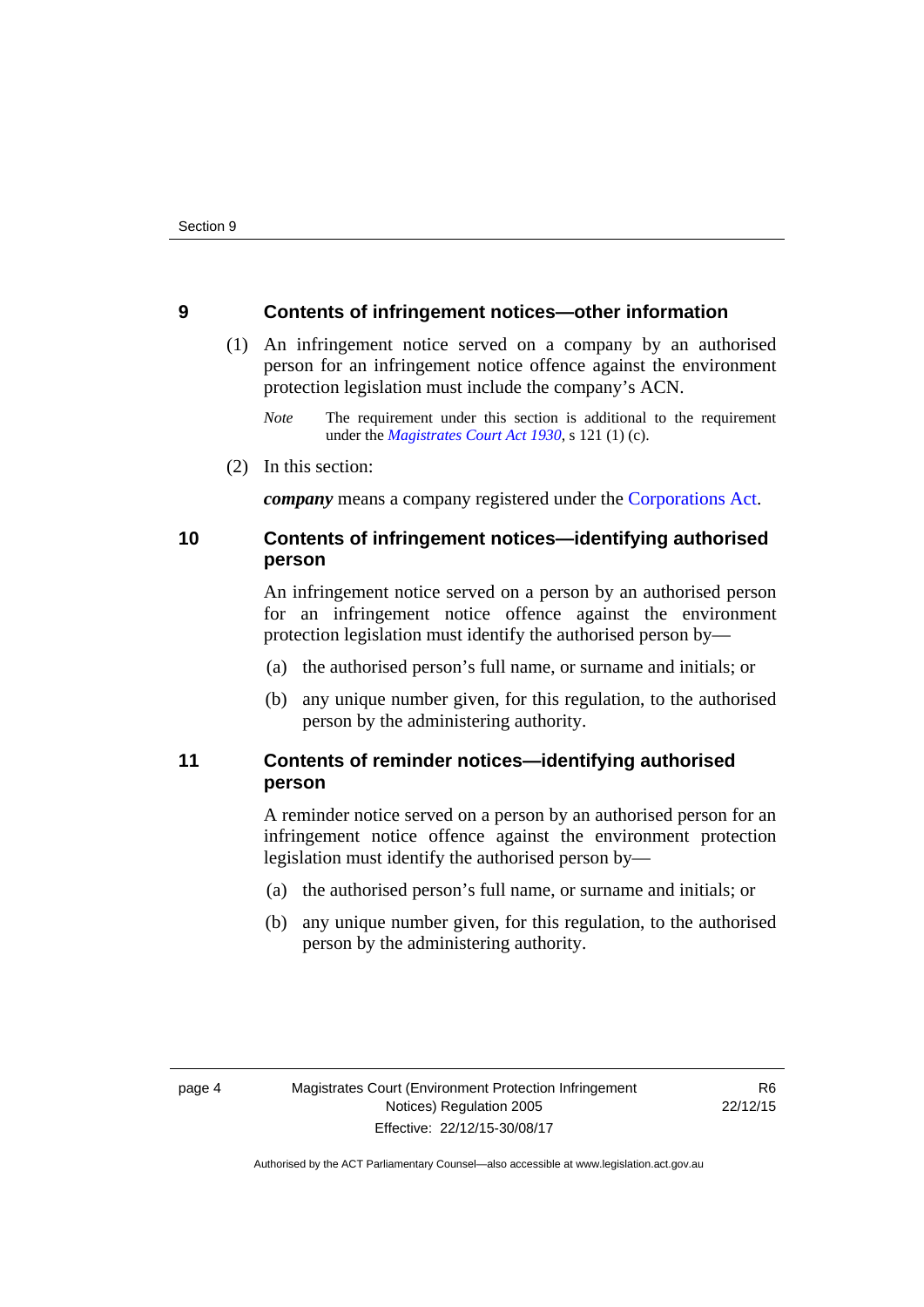# <span id="page-8-0"></span>**12 Authorised people for infringement notice offences**

An authorised officer may serve the following:

- (a) an infringement notice for an infringement notice offence against the environment protection legislation;
- (b) a reminder notice for an infringement notice offence against the environment protection legislation.
- *Note* For how documents may be served, see the [Legislation Act,](http://www.legislation.act.gov.au/a/2001-14) pt 19.5.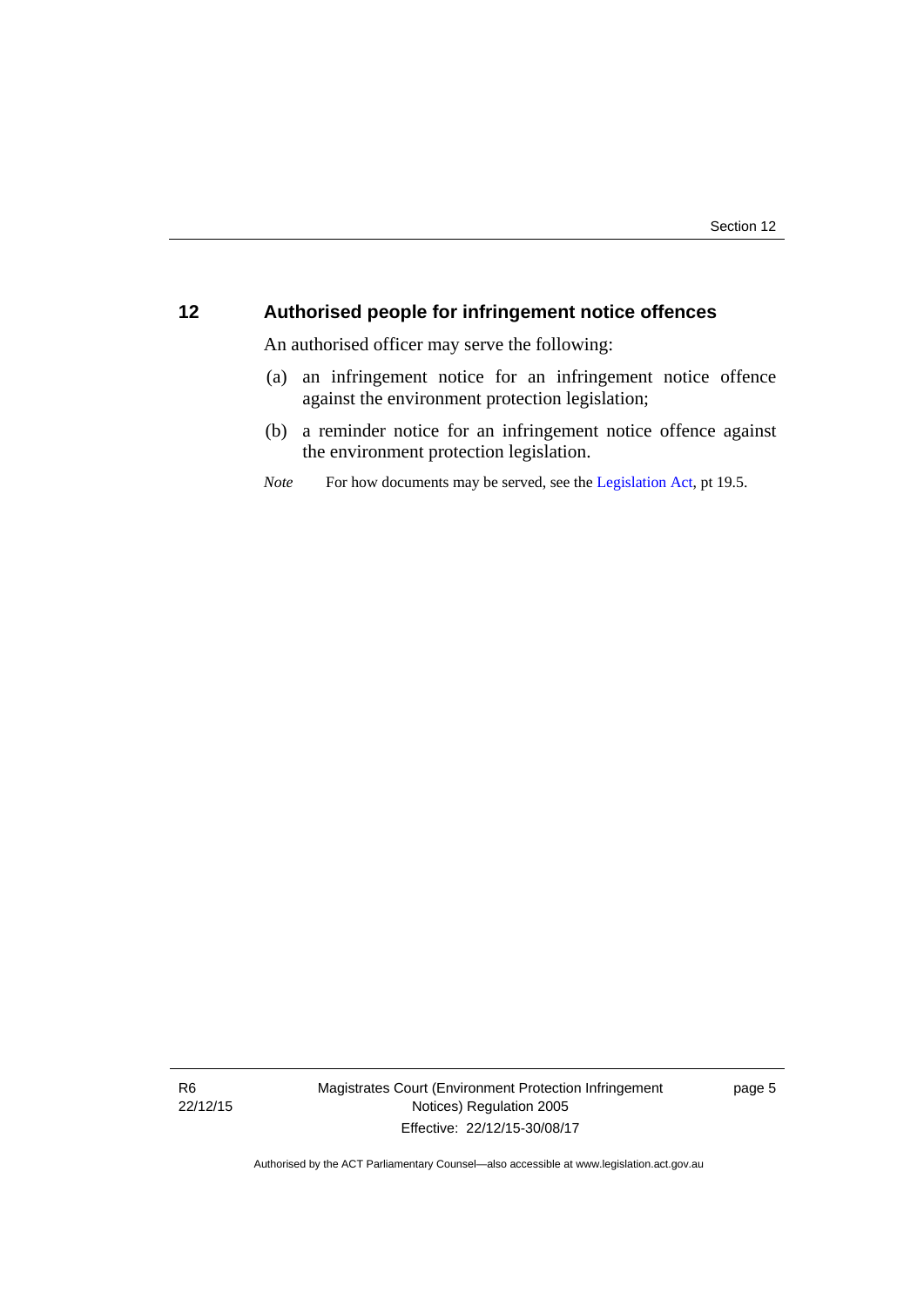# <span id="page-9-0"></span>**Schedule 1 Environment protection legislation infringement notice offences and penalties**

(see s 7 and s 8)

# **Part 1.1 Environment Protection Act 1997**

<span id="page-9-1"></span>

| column 1<br>item | column <sub>2</sub><br>offence provision and, if relevant,<br>case | column 3<br>offence penalty<br>(penalty units) | column 4<br>infringement<br>penalty (\$) |
|------------------|--------------------------------------------------------------------|------------------------------------------------|------------------------------------------|
| $\mathbf{1}$     | 42(1)                                                              | 200                                            | 1 0 0 0                                  |
| $\overline{2}$   | 42(2)                                                              | 200                                            | 1 0 0 0                                  |
| 3                | 44(1)                                                              | 200                                            | 1 0 0 0                                  |
| $\overline{4}$   | 45(1)                                                              | 200                                            | 1 0 0 0                                  |
| 5                | 67                                                                 | 10                                             | 50                                       |
| 6                | 69(3)                                                              | 50                                             | 500                                      |
| $\overline{7}$   | 71 $(3)(a)$                                                        |                                                |                                          |
| 7.1              | if notice under $71(1)(c)$                                         | 50                                             | 500                                      |
| 7.2              | if notice under $71(2)(a)$                                         | 50                                             | 500                                      |
| 8                | 71(3)(b)                                                           | 50                                             | 500                                      |
| 9                | 76(5)                                                              | 50                                             | 500                                      |
| 10               | 77(3)                                                              | 50                                             | 500                                      |
| 11               | 78(5)                                                              | 50                                             | 500                                      |
| 12               | 82(3)                                                              | 50                                             | 500                                      |

page 6 Magistrates Court (Environment Protection Infringement Notices) Regulation 2005 Effective: 22/12/15-30/08/17

R6 22/12/15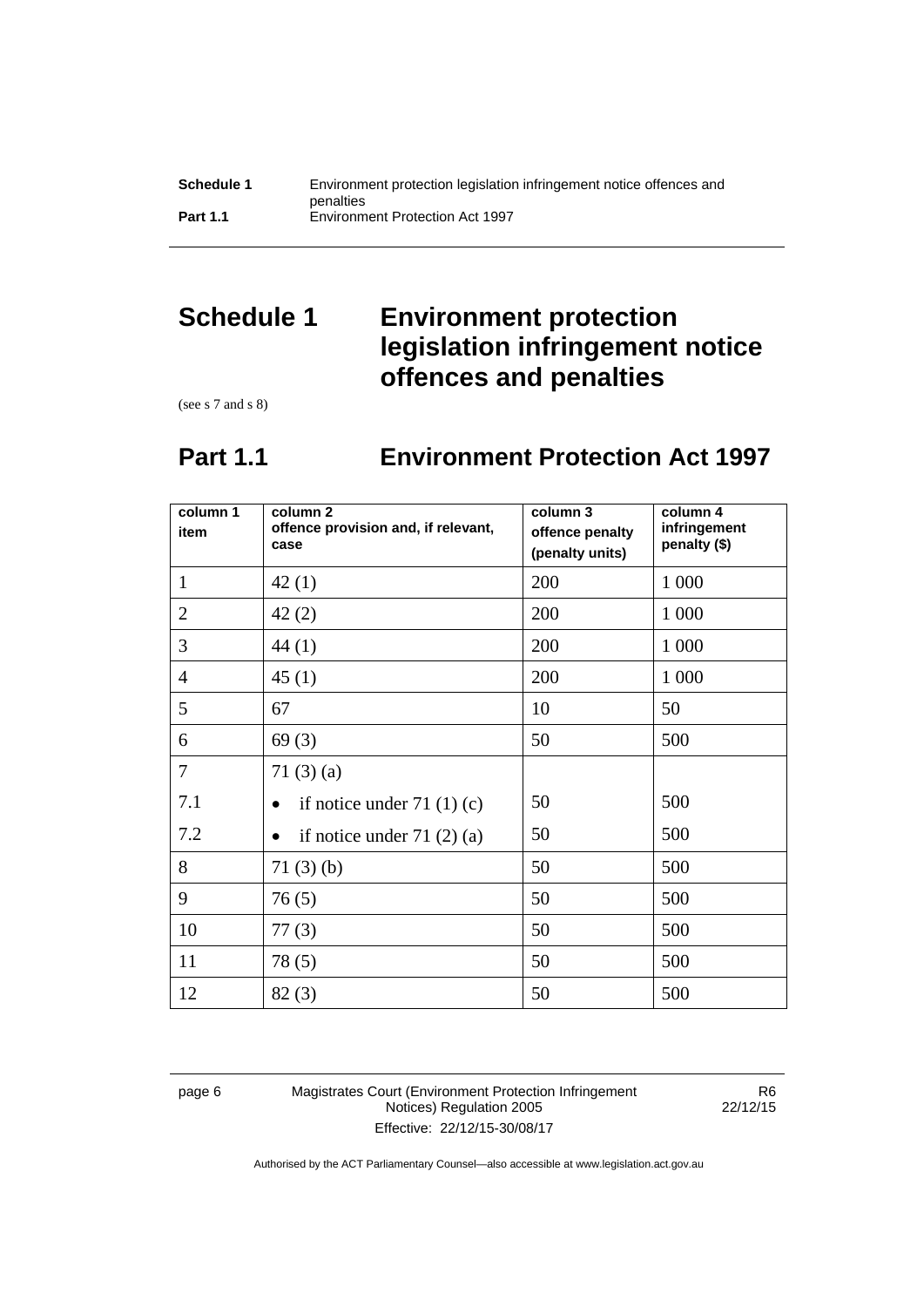| Environment protection legislation infringement notice offences and | Schedule 1      |
|---------------------------------------------------------------------|-----------------|
| penalties                                                           |                 |
| Environment Protection Act 1997                                     | <b>Part 1.1</b> |

| column 1<br>item | column <sub>2</sub><br>offence provision and, if relevant,<br>case | column 3<br>offence penalty<br>(penalty units) | column 4<br>infringement<br>penalty (\$) |
|------------------|--------------------------------------------------------------------|------------------------------------------------|------------------------------------------|
| 13               | 84(3)(a)                                                           |                                                |                                          |
| 13.1             | if notice under $84(1)(c)$                                         | 50                                             | 500                                      |
| 13.2             | if notice under $84(2)(a)$<br>$\bullet$                            | 50                                             | 500                                      |
| 14               | 84(3)(b)                                                           | 50                                             | 500                                      |
| 15               | 92 (4)—if failure to comply<br>with $92(1)$                        | 50                                             | 1 000                                    |
| 16               | 134                                                                | 100                                            | 500                                      |
| 17               | 139(3)                                                             | 50                                             | 500                                      |
| 18               | 141                                                                | 50                                             | 100                                      |
| 19               | 142                                                                | 100                                            | 500                                      |
| 20               | 148(1)                                                             | 20                                             | 250                                      |
| 21               | 149(1)                                                             | 20                                             | 250                                      |
| 22               | 149(4)                                                             | 50                                             | 250                                      |
| 23               | 159A(1)                                                            | 10                                             | 100                                      |

R6 22/12/15 Magistrates Court (Environment Protection Infringement Notices) Regulation 2005 Effective: 22/12/15-30/08/17

page 7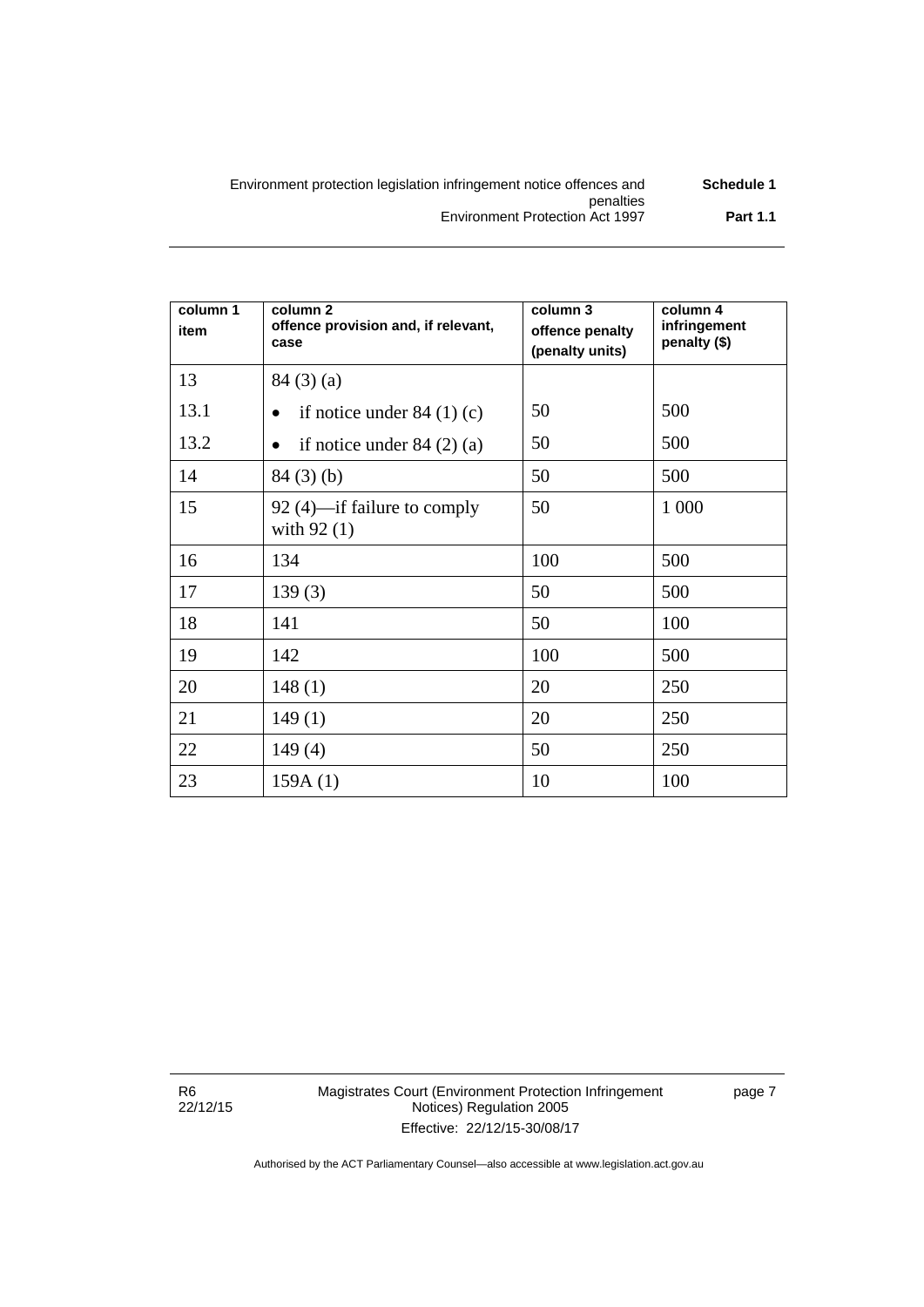| Schedule 1      | Environment protection legislation infringement notice offences and |
|-----------------|---------------------------------------------------------------------|
|                 | penalties                                                           |
| <b>Part 1.2</b> | <b>Environment Protection Regulation 2005</b>                       |

# <span id="page-11-0"></span>**Part 1.2 Environment Protection Regulation 2005**

| column 1<br>item | column 2<br>offence provision and, if relevant,<br>case | column 3<br>offence penalty<br>(penalty units) | column 4<br>infringement<br>penalty<br>$($ \$) |
|------------------|---------------------------------------------------------|------------------------------------------------|------------------------------------------------|
| $\mathbf{1}$     | 9(1)                                                    | 5                                              | 100                                            |
| $\overline{2}$   | 10(1)(b)(i)                                             | 10                                             | 120                                            |
| $\overline{3}$   | $10(1)$ (b) (ii)                                        | 10                                             | 120                                            |
| $\overline{4}$   | $10(3)$ (b) (i)                                         | 10                                             | 120                                            |
| 5                | $10(3)$ (b) (ii)                                        | 10                                             | 120                                            |
| 6                | 11(5)                                                   | 10                                             | 120                                            |
| $\overline{7}$   | 12(1)                                                   | 5                                              | 100                                            |
| 8                | 15(1)                                                   | 10                                             | 200                                            |
| 9                | 15(2)                                                   | 10                                             | 200                                            |
| 10               | 39(1)                                                   | 10                                             | 200                                            |
| 11               | 39(2)                                                   | 10                                             | 200                                            |
| 12               | 40(1)                                                   | 10                                             | 120                                            |
| 13               | 40(2)                                                   | 10                                             | 120                                            |
| 14               | 44(1)                                                   | 10                                             | 175                                            |
| 15               | 44(2)                                                   | 10                                             | 100                                            |
| 16               | 45 $(1)(a)$                                             | 10                                             | 100                                            |
| 17               | 45(1)(b)                                                | 10                                             | 100                                            |
| 18               | 46(1)                                                   | 10                                             | 100                                            |
| 19               | 47(1)                                                   | 10                                             | 175                                            |

page 8 Magistrates Court (Environment Protection Infringement Notices) Regulation 2005 Effective: 22/12/15-30/08/17

R6 22/12/15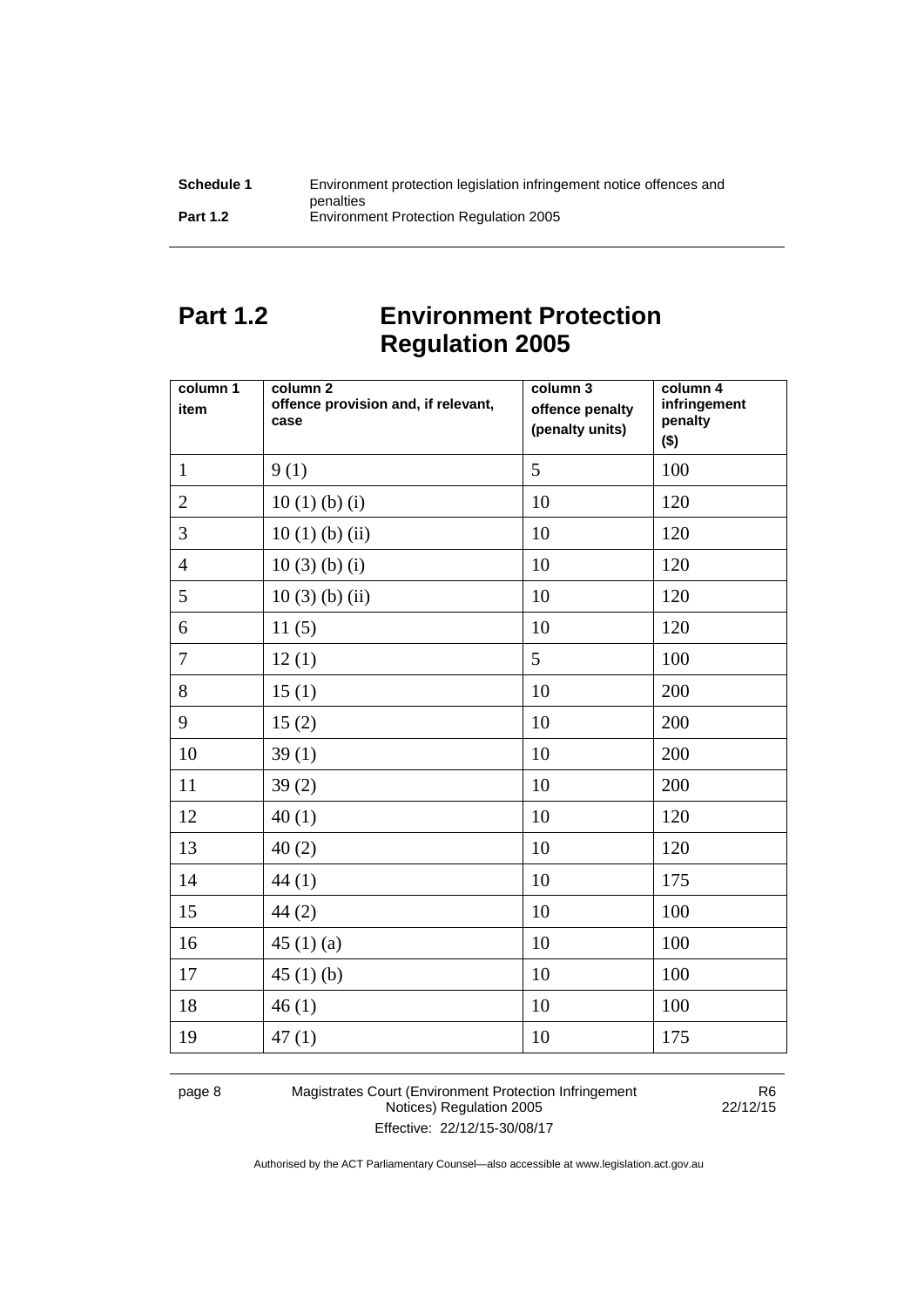| Schedule 1      | Environment protection legislation infringement notice offences and |
|-----------------|---------------------------------------------------------------------|
|                 | penalties                                                           |
| <b>Part 1.2</b> | <b>Environment Protection Regulation 2005</b>                       |

| column 1<br>item | column <sub>2</sub><br>offence provision and, if relevant,<br>case | column 3<br>offence penalty<br>(penalty units) | column 4<br>infringement<br>penalty<br>$($ \$) |
|------------------|--------------------------------------------------------------------|------------------------------------------------|------------------------------------------------|
| 20               | 47(2)                                                              | 10                                             | 175                                            |
| 21               | 48(2)                                                              | 10                                             | 100                                            |
| 22               | 49(2)                                                              | 10                                             | 100                                            |
| 23               | 50(1)                                                              | 10                                             | 200                                            |
| 24               | 55 $(2)$ $(a)$                                                     | 10                                             | 100                                            |
| 25               | 55 $(2)$ $(b)$                                                     | 10                                             | 100                                            |
| 26               | 58(1)                                                              | 10                                             | 100                                            |
| 27               | 58(2)                                                              | 10                                             | 100                                            |
| 28               | 59(1)                                                              | 10                                             | 100                                            |
| 29               | 59(2)                                                              | 10                                             | 100                                            |
| 30               | 60(1)                                                              | 5                                              | 100                                            |
| 31               | 60(2)                                                              | 5                                              | 100                                            |
| 32               | 61(1)                                                              | 10                                             | 100                                            |
| 33               | 66B                                                                | 10                                             | 175                                            |
| 34               | 66C                                                                | 10                                             | 175                                            |

R6 22/12/15 page 9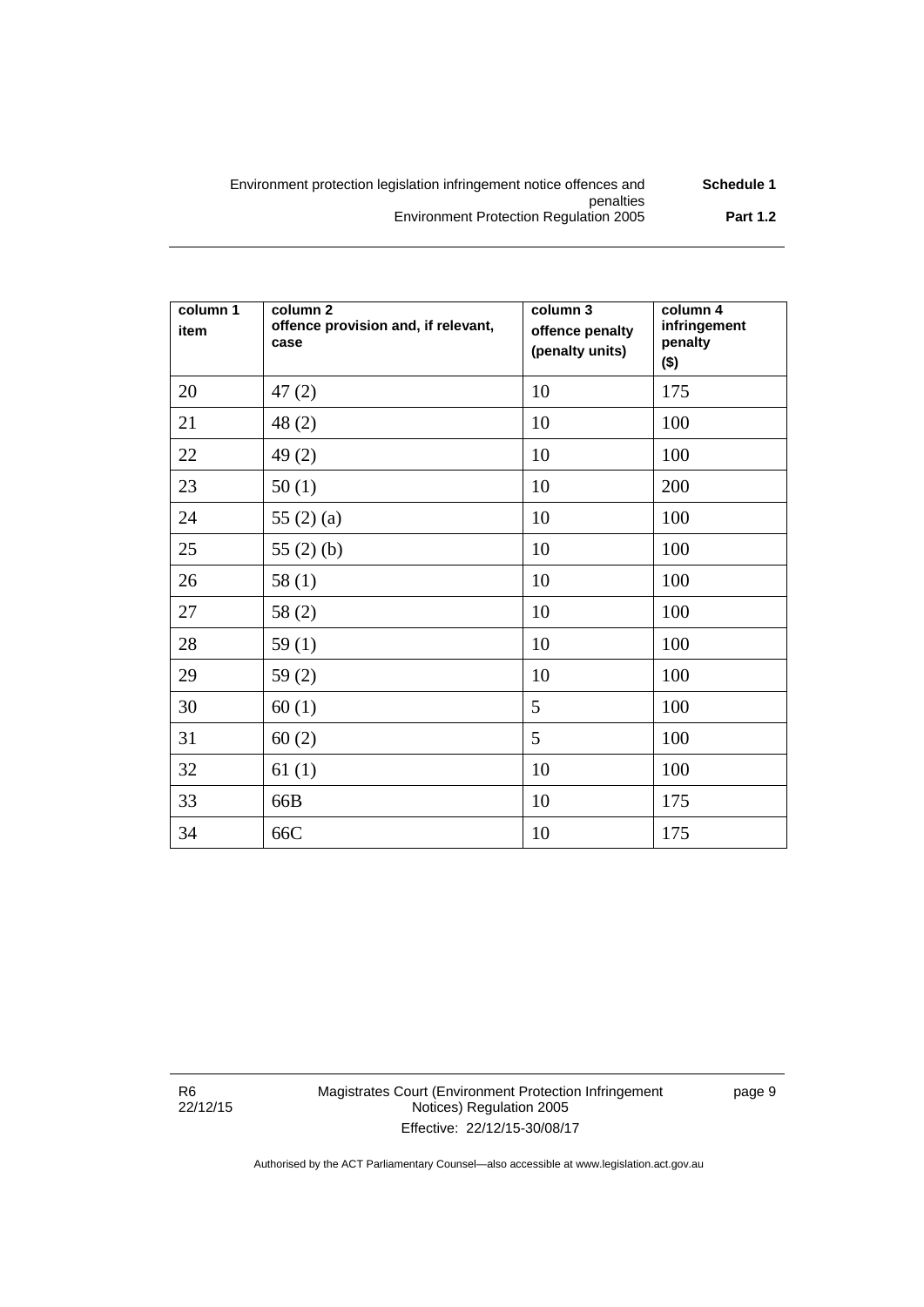**Dictionary** 

# <span id="page-13-0"></span>**Dictionary**

(see  $s$  4)

- *Note 1* The [Legislation Act](http://www.legislation.act.gov.au/a/2001-14) contains definitions and other provisions relevant to this regulation.
- *Note 2* For example, the [Legislation Act,](http://www.legislation.act.gov.au/a/2001-14) dict, pt 1, defines the following terms:
	- corporation
	- Corporations Act
	- environment protection authority
	- individual.
- *Note 3* Terms used in this regulation have the same meaning that they have in the *[Magistrates Court Act 1930](http://www.legislation.act.gov.au/a/1930-21)* (see [Legislation Act](http://www.legislation.act.gov.au/a/2001-14), s 148). For example, the following terms are defined in the *[Magistrates Court](http://www.legislation.act.gov.au/a/1930-21)  [Act 1930](http://www.legislation.act.gov.au/a/1930-21)*, dict:
	- administering authority
	- authorised person
	- infringement notice
	- infringement notice offence
	- reminder notice.

*authorised officer*—see the *[Environment Protection Act 1997](http://www.legislation.act.gov.au/a/1997-92)*, dictionary.

*environment protection legislation* means—

- (a) the *[Environment Protection Act 1997](http://www.legislation.act.gov.au/a/1997-92)*; and
- (b) the *[Environment Protection Regulation 2005](http://www.legislation.act.gov.au/sl/2005-38)*.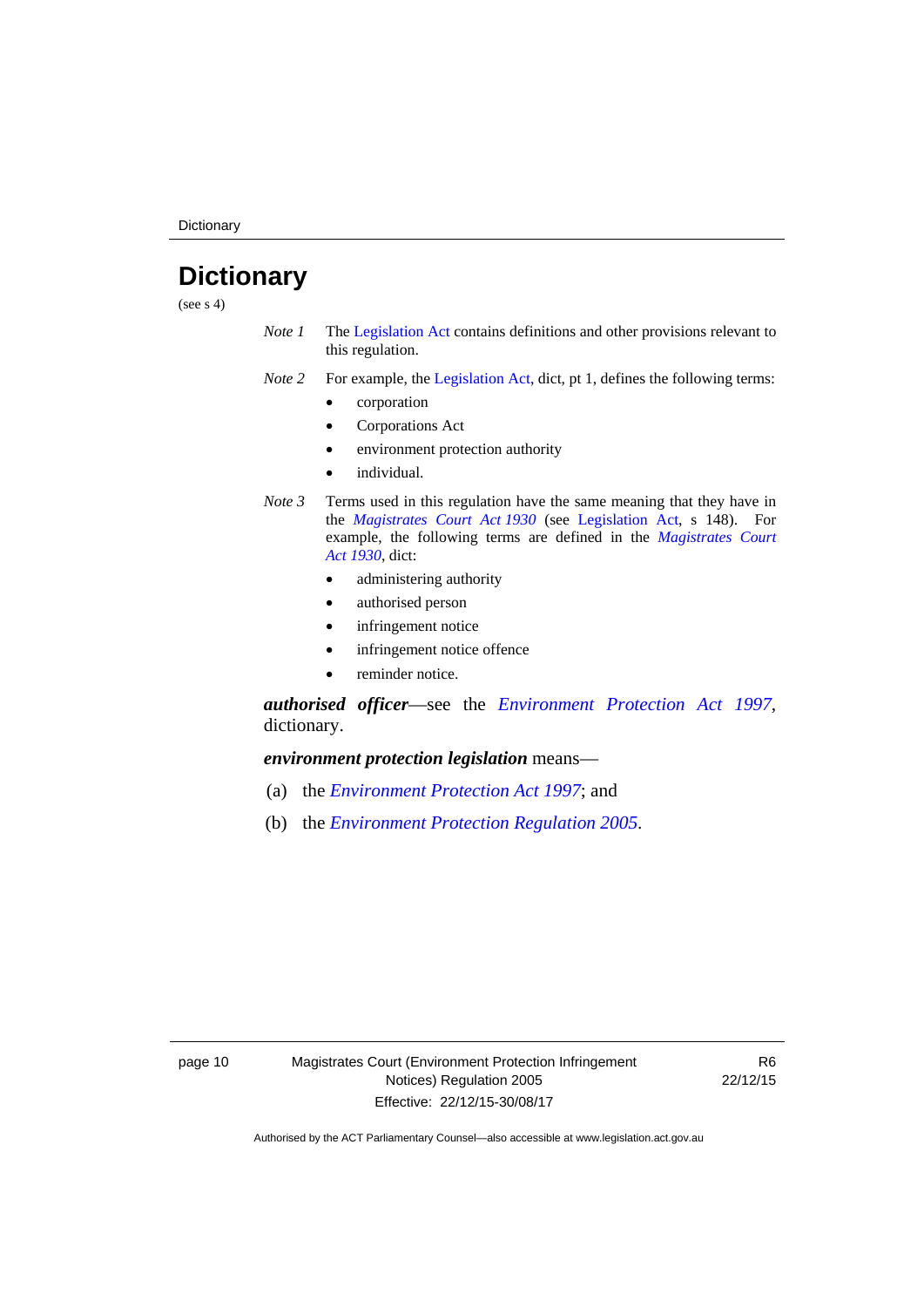# <span id="page-14-0"></span>**Endnotes**

## **1 About the endnotes**

Amending and modifying laws are annotated in the legislation history and the amendment history. Current modifications are not included in the republished law but are set out in the endnotes.

Not all editorial amendments made under the *[Legislation Act 2001](http://www.legislation.act.gov.au/a/2001-14)*, part 11.3 are annotated in the amendment history. Full details of any amendments can be obtained from the Parliamentary Counsel's Office.

Uncommenced amending laws are not included in the republished law. The details of these laws are underlined in the legislation history. Uncommenced expiries are underlined in the legislation history and amendment history.

If all the provisions of the law have been renumbered, a table of renumbered provisions gives details of previous and current numbering.

The endnotes also include a table of earlier republications.

| $A = Act$<br>$AF =$ Approved form<br>$am = amended$<br>$amdt = amendment$<br>$AR = Assembly resolution$<br>$ch = chapter$<br>$CN =$ Commencement notice<br>$def = definition$<br>$DI = Disallowable instrument$<br>$dict = dictionary$<br>$disallowed = disallowed by the Legislative$<br>Assembly<br>$div = division$<br>$exp = expires/expired$<br>$Gaz = gazette$<br>$hdg = heading$<br>$IA = Interpretation Act 1967$<br>$ins = inserted/added$<br>$LA =$ Legislation Act 2001<br>$LR =$ legislation register<br>$LRA =$ Legislation (Republication) Act 1996 | $NI =$ Notifiable instrument<br>$o = order$<br>$om = omitted/report$<br>$ord = ordinance$<br>$orig = original$<br>par = paragraph/subparagraph<br>$pres = present$<br>$prev = previous$<br>$(\text{prev}) = \text{previously}$<br>$pt = part$<br>$r = rule/subrule$<br>$reloc = relocated$<br>$renum = renumbered$<br>$R[X]$ = Republication No<br>$RI = reissue$<br>$s = section/subsection$<br>$sch = schedule$<br>$sdiv = subdivision$<br>$SL = Subordinate$ law<br>$sub =$ substituted<br>underlining = whole or part not commenced |
|-------------------------------------------------------------------------------------------------------------------------------------------------------------------------------------------------------------------------------------------------------------------------------------------------------------------------------------------------------------------------------------------------------------------------------------------------------------------------------------------------------------------------------------------------------------------|-----------------------------------------------------------------------------------------------------------------------------------------------------------------------------------------------------------------------------------------------------------------------------------------------------------------------------------------------------------------------------------------------------------------------------------------------------------------------------------------------------------------------------------------|
| $mod = modified/modification$                                                                                                                                                                                                                                                                                                                                                                                                                                                                                                                                     | or to be expired                                                                                                                                                                                                                                                                                                                                                                                                                                                                                                                        |
|                                                                                                                                                                                                                                                                                                                                                                                                                                                                                                                                                                   |                                                                                                                                                                                                                                                                                                                                                                                                                                                                                                                                         |

### <span id="page-14-2"></span>**2 Abbreviation key**

R6 22/12/15 Magistrates Court (Environment Protection Infringement Notices) Regulation 2005 Effective: 22/12/15-30/08/17

page 11

<span id="page-14-1"></span>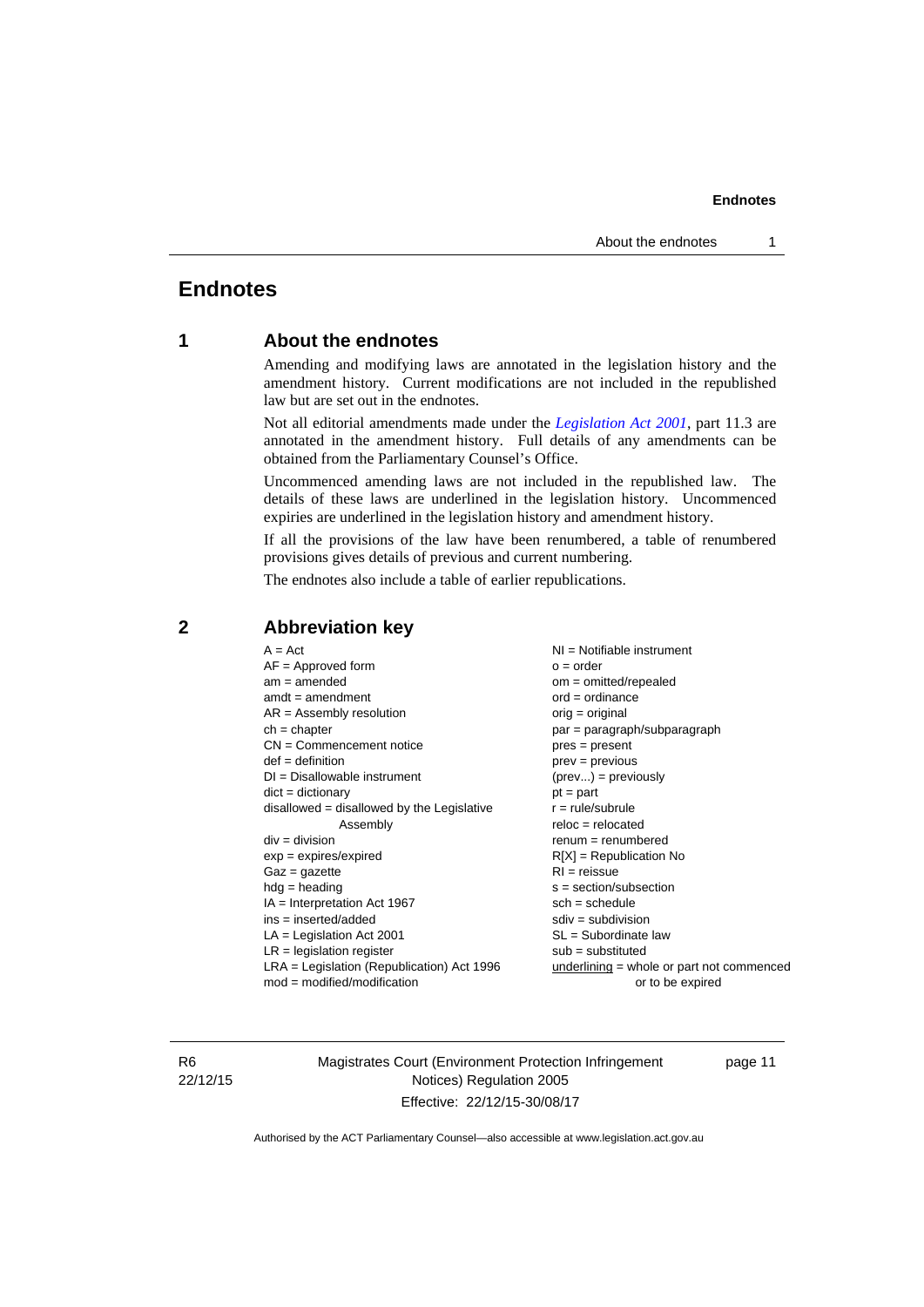| 3 | Legislation history |
|---|---------------------|
|---|---------------------|

### <span id="page-15-0"></span>**3 Legislation history**

### **Magistrates Court (Environment Protection Infringement Notices) Regulation 2005 SL2005-37**

notified LR 11 November 2005

s 1, s 2 commenced 11 November 2005 (LA s 75 (1)) remainder commenced 12 November 2005 (s 2 and see [Statute Law](http://www.legislation.act.gov.au/a/2005-20)  [Amendment Act 2005](http://www.legislation.act.gov.au/a/2005-20) A2005-20, s 2 (2) and LA s 79)

as amended by

### **[Statute Law Amendment Act 2007](http://www.legislation.act.gov.au/a/2007-3) A2007-3 sch 3 pt 3.66**

notified LR 22 March 2007 s 1, s 2 taken to have commenced 1 July 2006 (LA s 75 (2)) sch 3 pt 3.66 commenced 12 April 2007 (s 2 (1))

### **[Environment Protection \(Fuel Sales Data\) Amendment Act 2007](http://www.legislation.act.gov.au/a/2007-17) A2007-17 pt 3**

notified LR 14 June 2007 s 1, s 2 commenced 14 June 2007 (LA s 75 (1)) pt 3 commenced 1 July 2007 (s 2)

### **[Justice and Community Safety Legislation Amendment Act 2008](http://www.legislation.act.gov.au/a/2008-7) A2008-7 sch 1 pt 1.13**

notified LR 16 April 2008 s 1, s 2 commenced 16 April 2008 (LA s 75 (1)) sch 1 pt 1.13 commenced 7 May 2008 (s 2)

### **[Statute Law Amendment Act 2015](http://www.legislation.act.gov.au/a/2015-15) A2015-15 sch 3 pt 3.21**

notified LR 27 May 2015

s 1, s 2 commenced 27 May 2015 (LA s 75 (1)) sch 3 pt 3.21 commenced 10 June 2015 (s 2)

### **[Magistrates Court \(Environment Protection Infringement Notices\)](http://www.legislation.act.gov.au/sl/2015-43)  [Amendment Regulation 2015 \(No 1\)](http://www.legislation.act.gov.au/sl/2015-43) SL2015-43**

notified LR 21 December 2015 s 1, s 2 commenced 21 December 2015 (LA s 75 (1)) remainder commenced 22 December 2015 (s 2)

page 12 Magistrates Court (Environment Protection Infringement Notices) Regulation 2005 Effective: 22/12/15-30/08/17

R6 22/12/15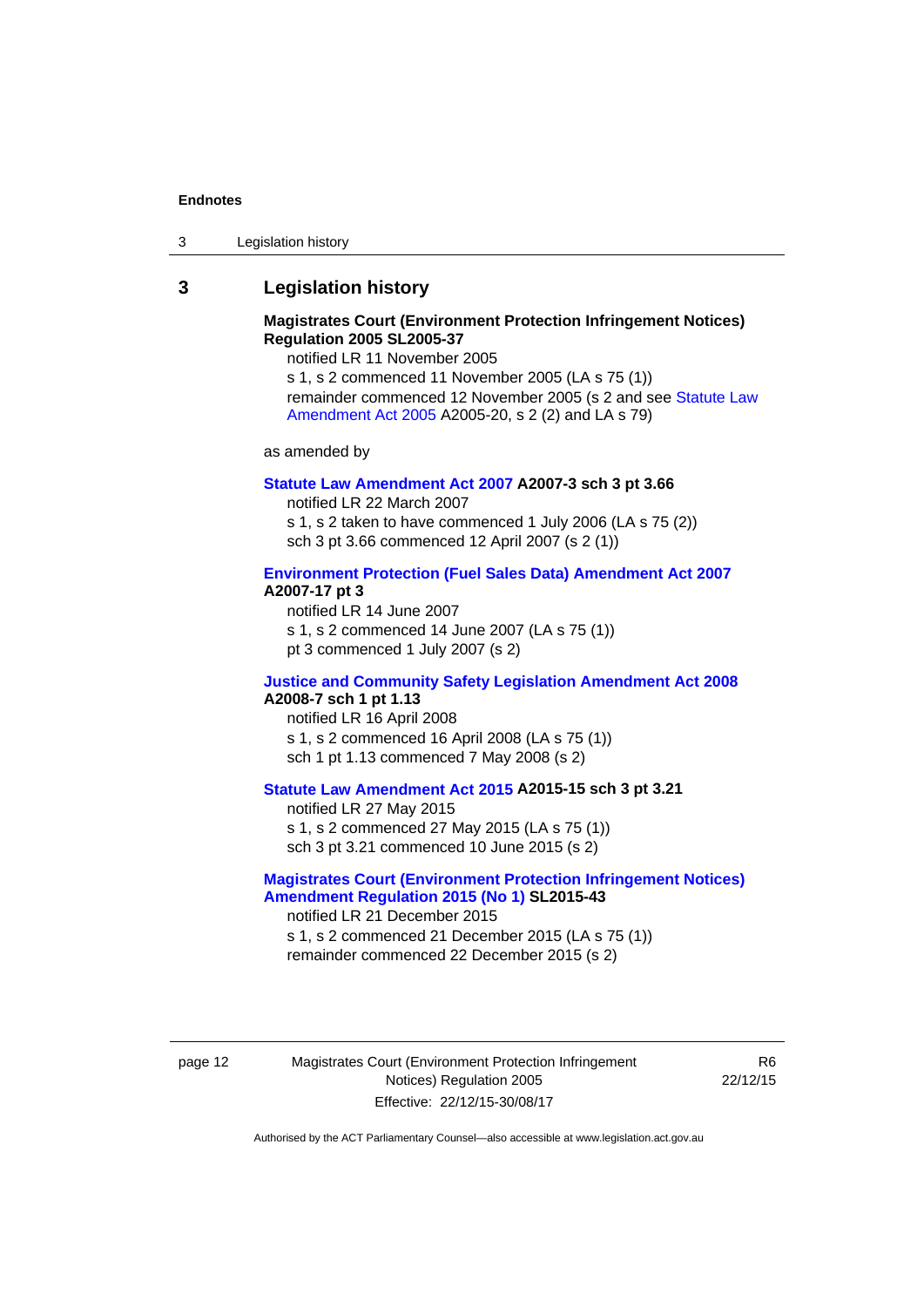Amendment history 4

### <span id="page-16-0"></span>**4 Amendment history**

**Commencement** 

om LA s 89 (4) **Dictionary** 

s 4 **am [A2007-3](http://www.legislation.act.gov.au/a/2007-3) amdt 3.367** 

**Authorised people for infringement notice offences**  s 12 am [A2015-15](http://www.legislation.act.gov.au/a/2015-15) amdt 3.96, amdt 3.97

**Expiry—sch 1, pt 1.1**  s 13 om [A2008-7](http://www.legislation.act.gov.au/a/2008-7) amdt 1.63

**Environment Protection Act 1997**  sch 1 pt 1.1 am [A2007-17](http://www.legislation.act.gov.au/a/2007-17) s 6; items renum R3 LA

**Environment Protection Regulation 2005**  am [SL2015-43](http://www.legislation.act.gov.au/sl/2015-43) s 4

# **Dictionary**

def **authorised officer** sub [A2007-3](http://www.legislation.act.gov.au/a/2007-3) amdt 3.368

R6 22/12/15